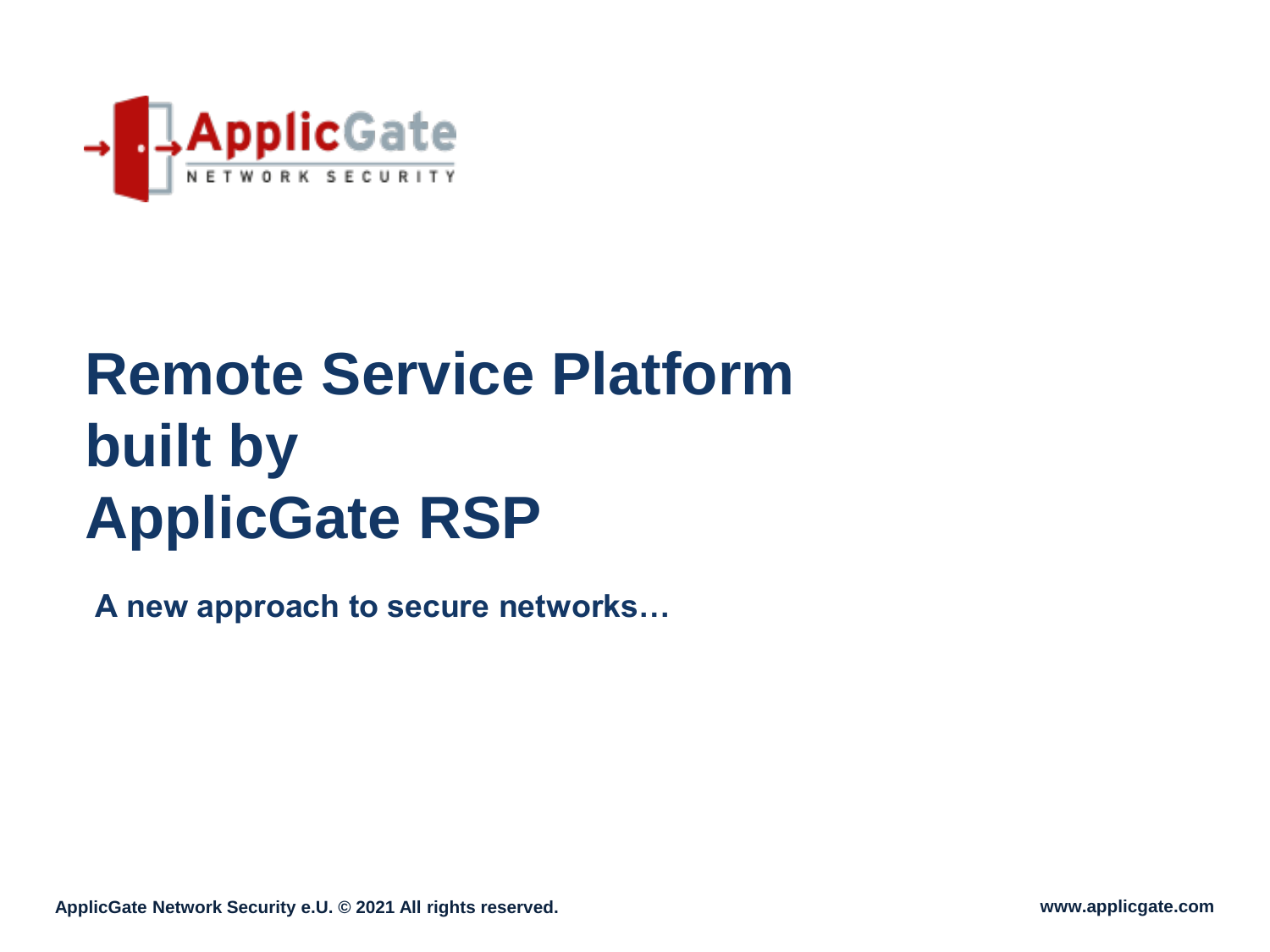# **Remote Service Platform built by ApplicGate RSP**





**ApplicGate Network Security e.U. © 2021 All rights reserved.**

Page 2 05.03.2021 05:03.2021 05:03.2021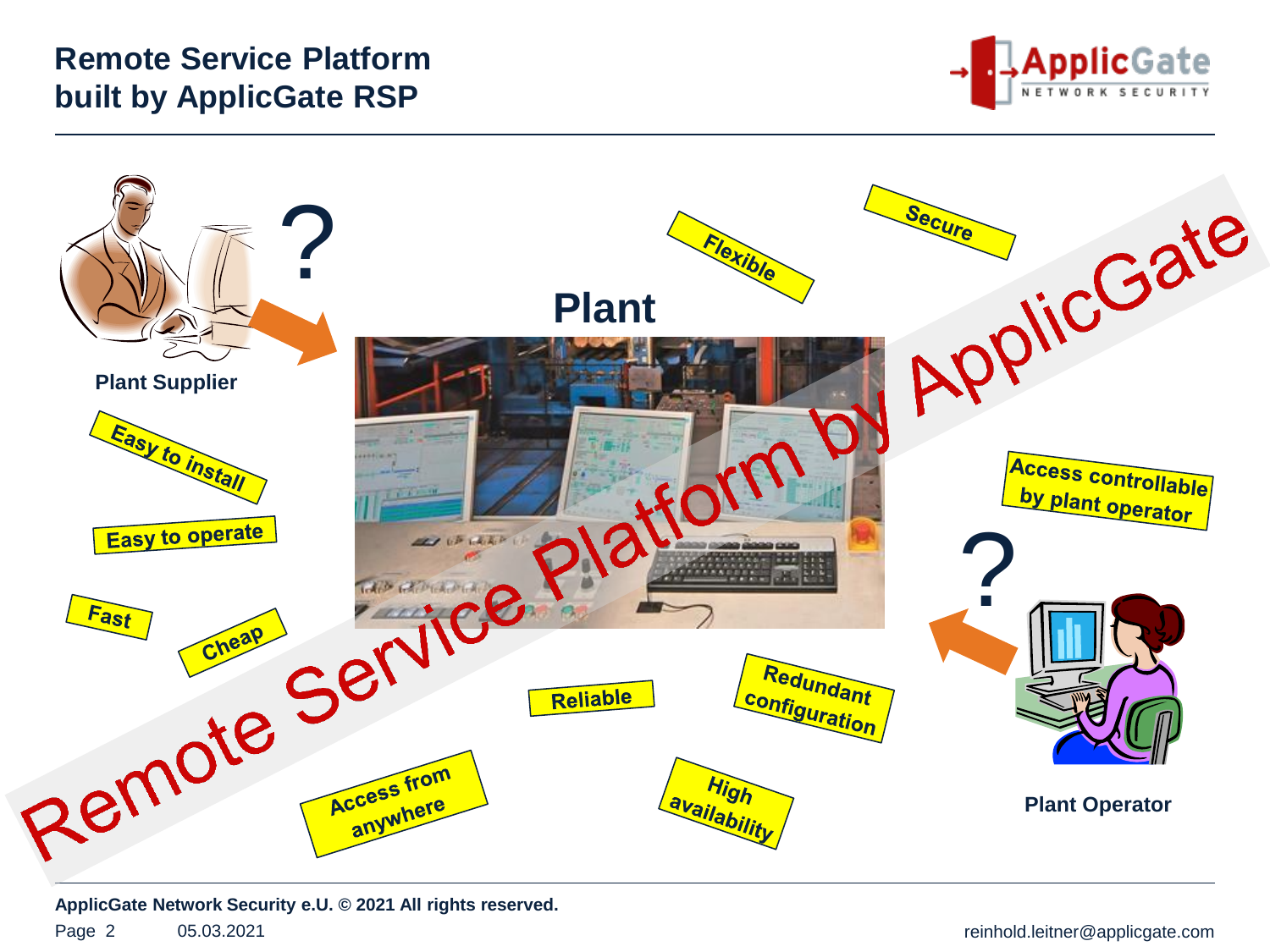#### **Remote Service Platform - Overview**



| <b>Goals</b>               | Remote control of plants out of internal network of partners<br>(e.g. supplier)<br>Secure authentication and data transmission<br><b>Full control by plant operator</b><br>$\bullet$<br>No additional hardware necessary<br>$\bullet$ |  |
|----------------------------|---------------------------------------------------------------------------------------------------------------------------------------------------------------------------------------------------------------------------------------|--|
|                            |                                                                                                                                                                                                                                       |  |
| <b>Prerequisites</b>       | Any Windows system (Windows 10, Windows Server)<br>with .NET 4.8 Framework or .NET 5 or higher<br>or any Linux system with .NET 5 or higher                                                                                           |  |
| for remote<br>site (plant) | From this system outgoing sessions (TCP, TLS) to one specific<br>$\bullet$<br>public Internet address (central RSP installation) must be<br>allowed (can be routed via web Proxy at plant)                                            |  |
|                            | Works with dynamic IP addresses, no fixed IP address needed!<br>$\bullet$                                                                                                                                                             |  |
|                            | Secure authentication via smartcards, soft certificates or One-<br>Time-Password (sent via email or SMS)                                                                                                                              |  |
|                            | Support of various TCP protocols such as RDP, CIFS, VNC                                                                                                                                                                               |  |
| <b>Functions</b>           | <b>Integrated logging</b><br>$\bullet$                                                                                                                                                                                                |  |
|                            | Can be managed and configured by plant operator                                                                                                                                                                                       |  |
|                            | Optional notification by email at session setup/termination                                                                                                                                                                           |  |
|                            |                                                                                                                                                                                                                                       |  |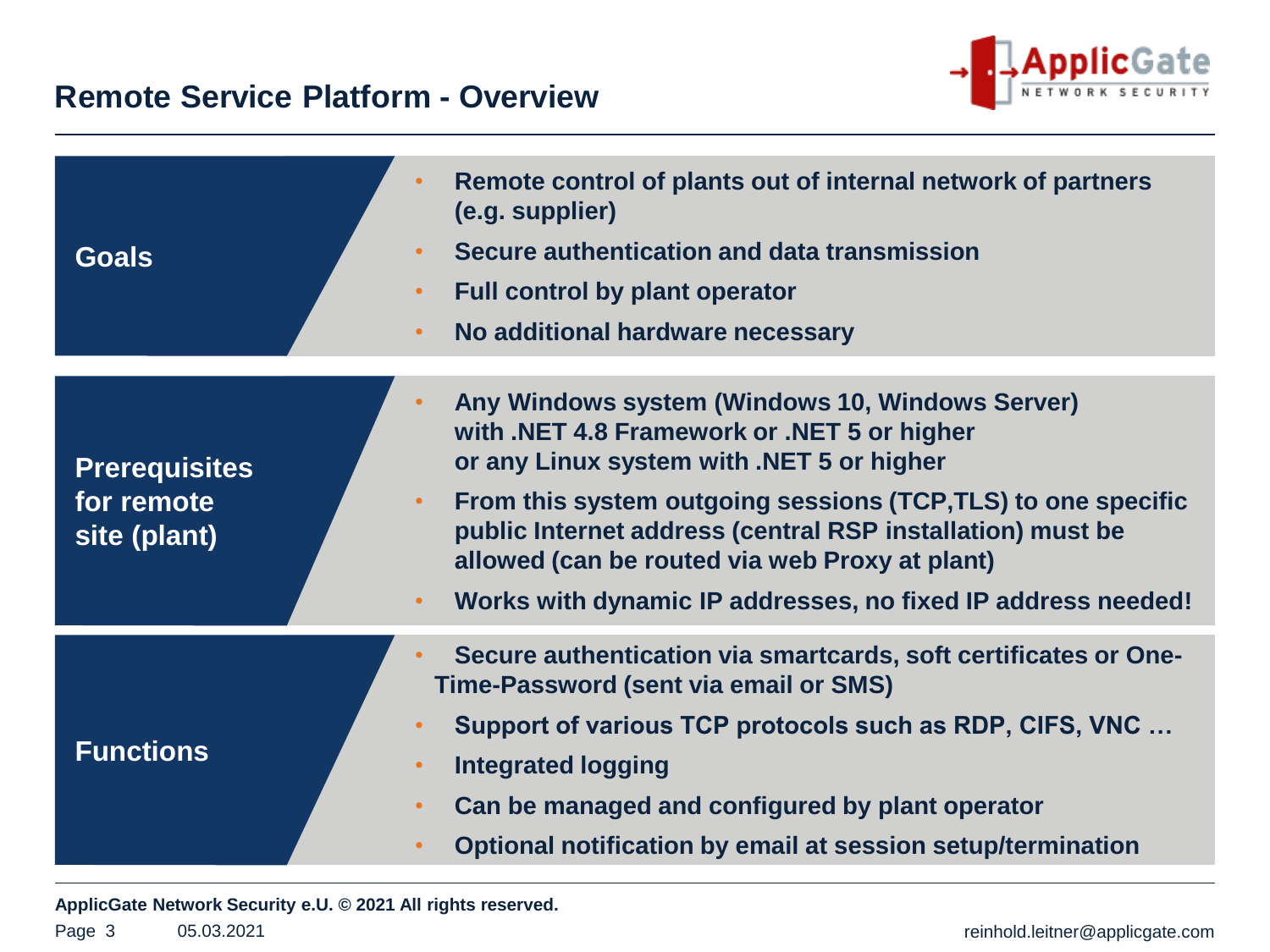

#### **Remote Service Platform - Access to remote Site**

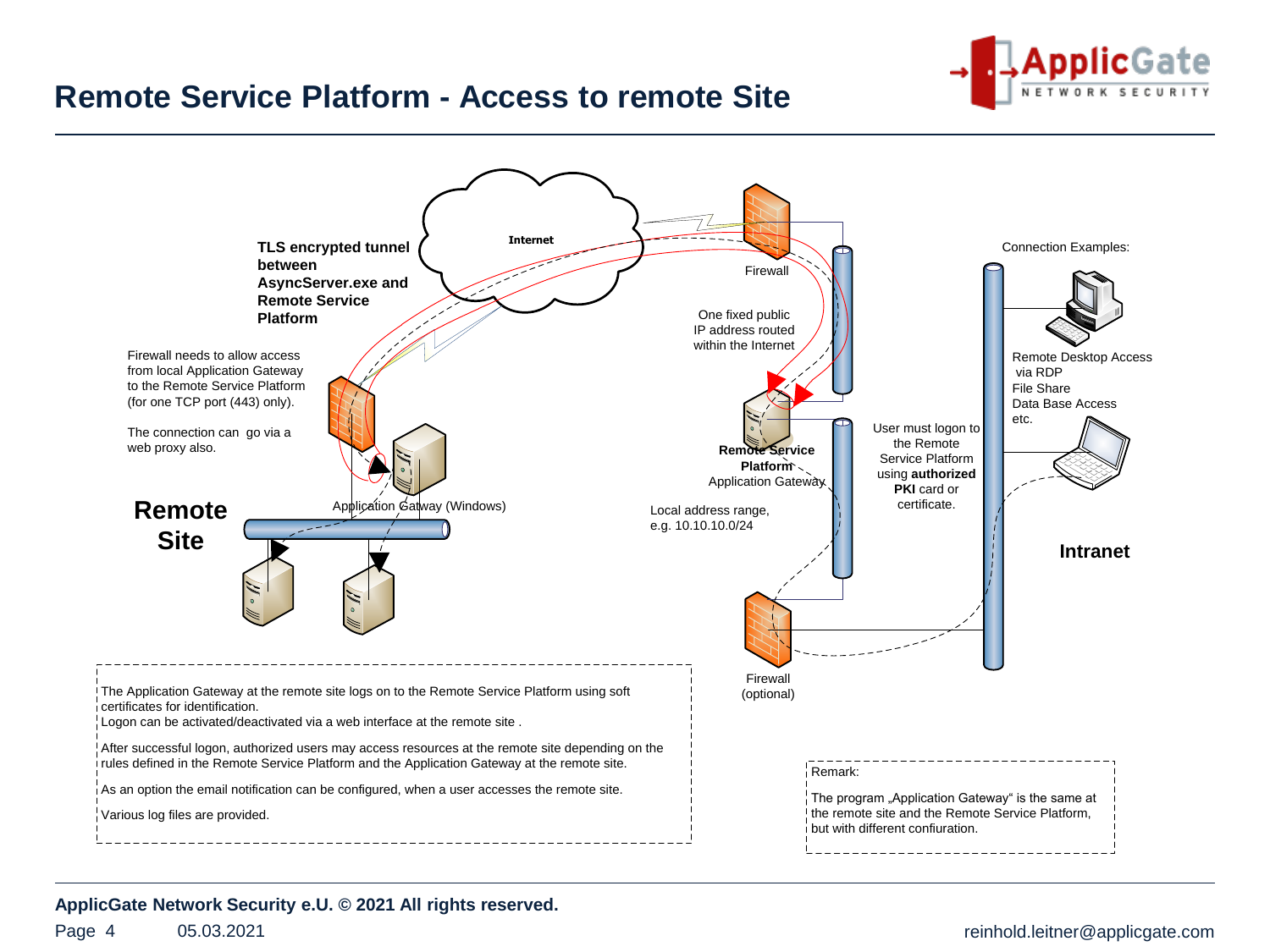

| <b>Topics</b>                                     | <b>Remote</b><br><b>Service</b><br><b>Platform</b> | <b>Standard</b><br><b>VPN</b><br><b>Solution</b> |
|---------------------------------------------------|----------------------------------------------------|--------------------------------------------------|
| Works without client installation                 | yes                                                | no                                               |
| Separation of IP address ranges                   | yes                                                | no                                               |
| Menu of available connections<br>(user dependent) | yes                                                | no                                               |
| Display of connection status                      | yes                                                | no                                               |
| Integrated shared shortcuts                       | yes                                                | no                                               |
| Central installation & logging                    | yes                                                | no                                               |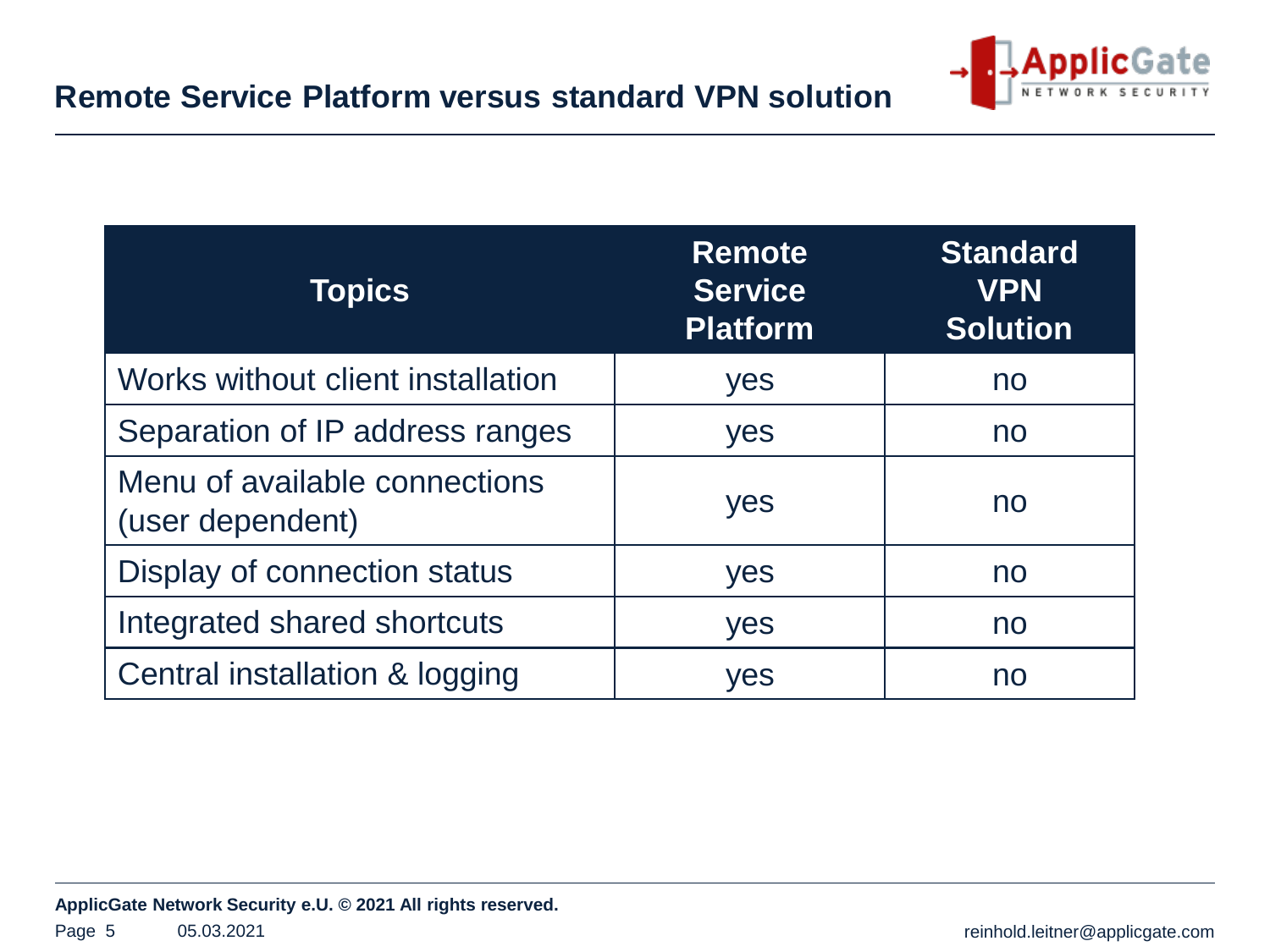

| <b>Logon to RSP</b>                                | Connect to central RSP by a web browser.<br>٠<br>Use soft certificate, smartcard of one-time password (OTP) for<br>٠<br>authentication.           |
|----------------------------------------------------|---------------------------------------------------------------------------------------------------------------------------------------------------|
|                                                    |                                                                                                                                                   |
| Get a list of<br>available<br><b>installations</b> | List of available connections (dependent on user credentials)<br>٠<br>and their connection status will be shown                                   |
|                                                    |                                                                                                                                                   |
| <b>Select</b><br><b>Shortcut</b>                   | Shortcuts can be http(s) links, files (e.g. .RDP files, .bat files to<br>٠<br>map a network share) stored on network shares or web sites.         |
|                                                    |                                                                                                                                                   |
| <b>Access</b><br>remote site                       | Click the shortcut and enter the necessary credentials to<br>authenticate at the remote site (e.g. username/password for RDP<br>or share mapping) |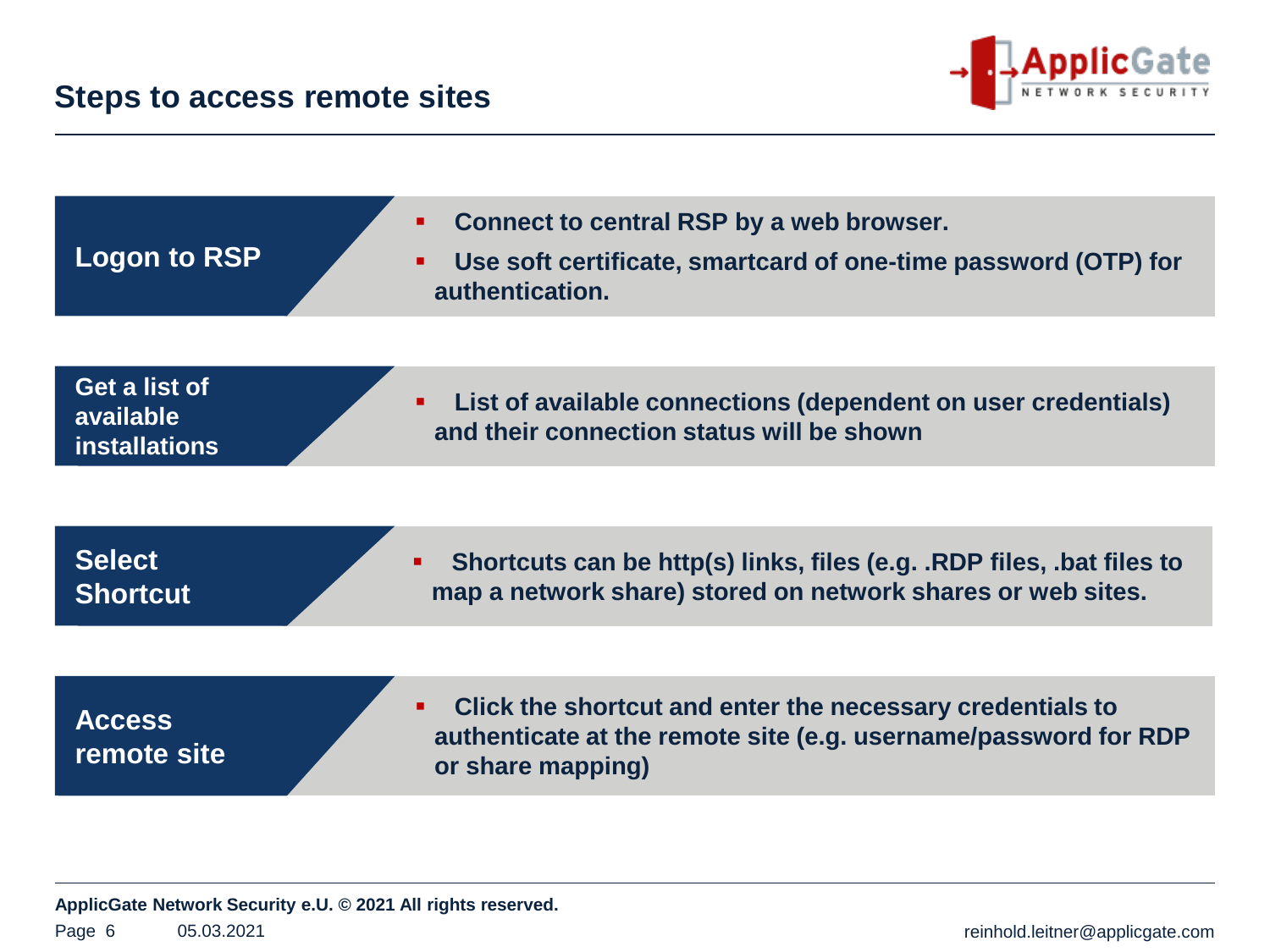#### **Steps to access remote sites**





**ApplicGate Network Security e.U. © 2021 All rights reserved.**

#### Page 7 05.03.2021 05.03.2021 **reinhold.leitner@applicgate.com**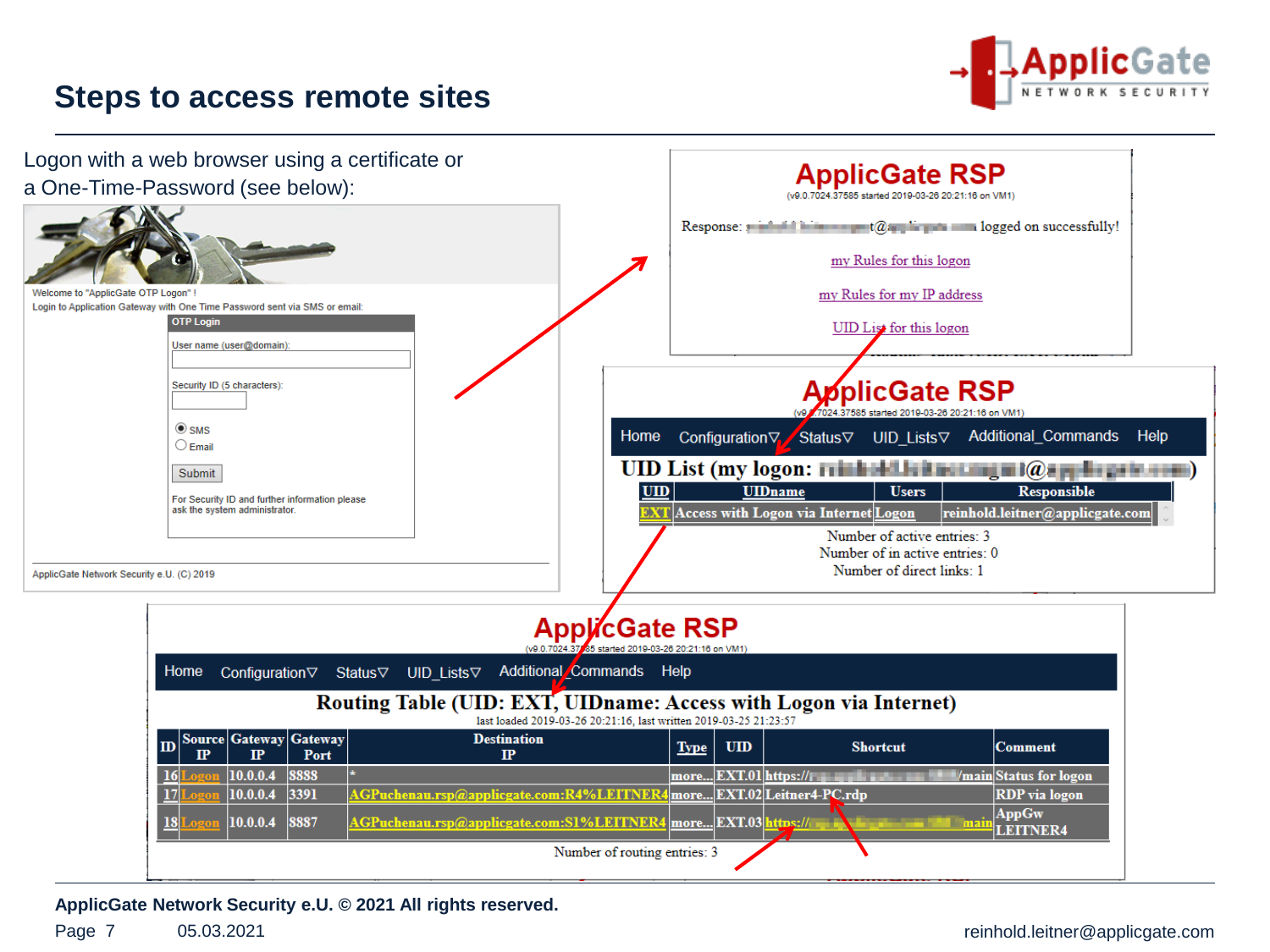## **Remote Access to Customer Site via RSP RSP using Cloud Services**



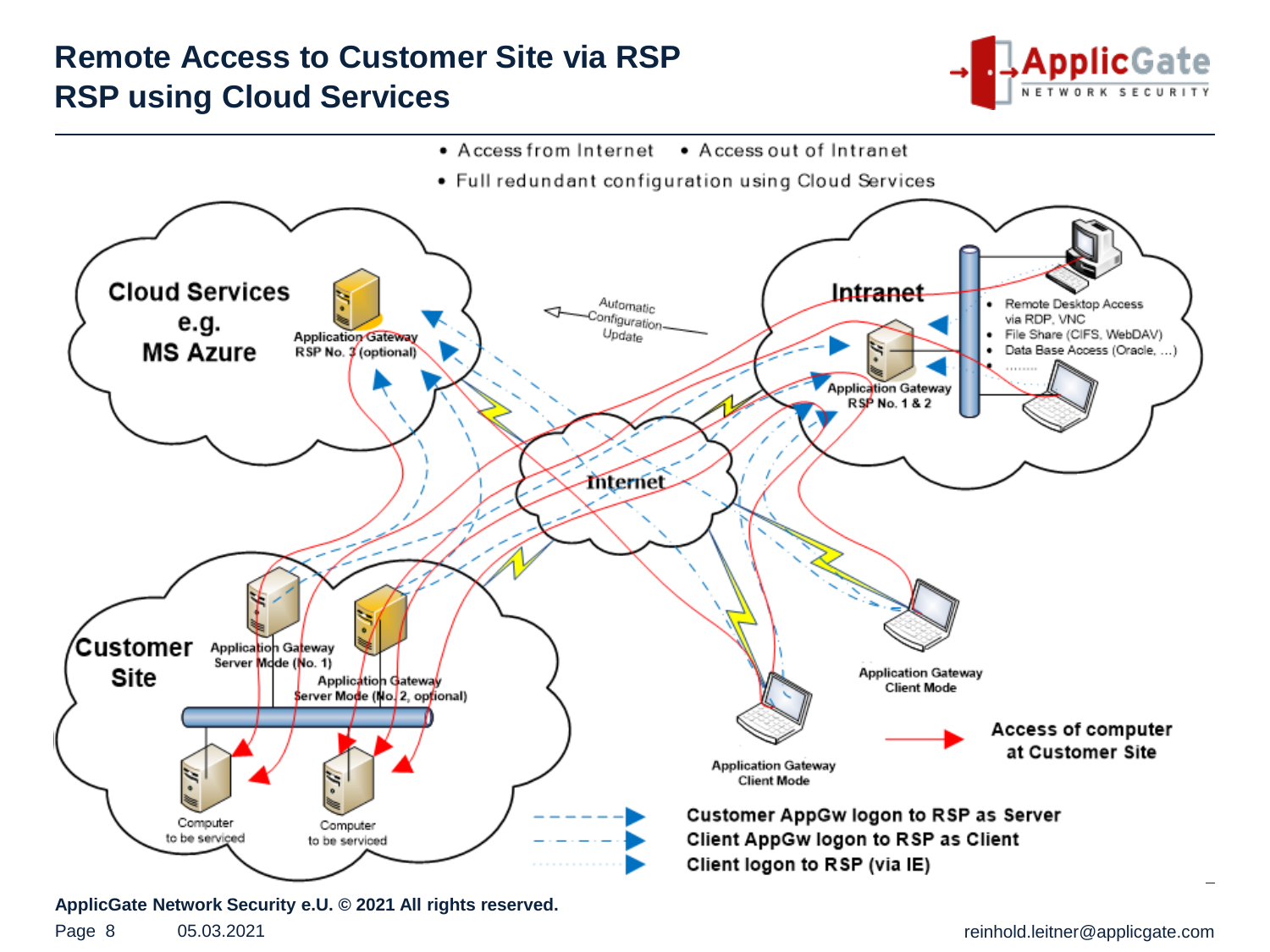

- **How is the remote (customer) site connected to central RSP?** The Application Gateway at the remote site connects via public Internet to the official IP address of the central RSP installation, any TCP port can be used (usually port 443). Only outgoing connections (from the customers point of view)!
- **Which type of Internet access can be used at the remote site?** Any Internet access ( (A)DSL, fiber, mobile etc.) can be used.
- **Are dynamic IP addresses for Internet access at the remote site allowed?** Yes, identification of the remote sites at the central Remote Service Platform depends on soft certificates and not on IP addresses of the sender.
- **Can the connections from the Application gateway be routed via web proxies at the remote site?**

Yes, a web proxy at the remote site can be used.

• **Can I reach any computer at the remote site?**

Depending on the restrictions of the remote site you can connect to any computer that is reachable from the Application Gateway computer at the remote site.

• **Can the customer control access to computers at the remote site?** Yes, the customer may enable and disable access via a web interface and all connections are logged in a log file on the customer machine at the remote site.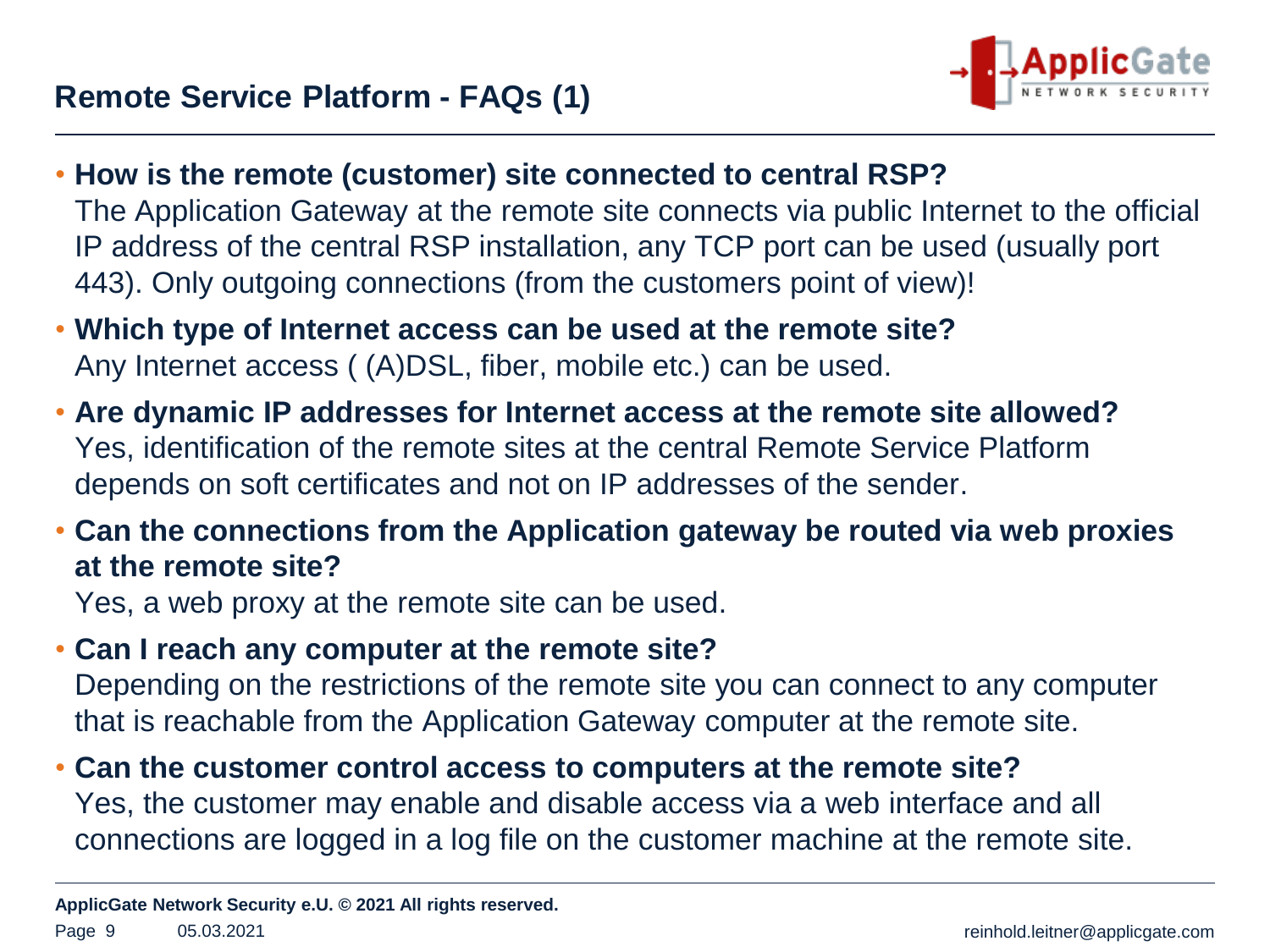

• **How does the customer know when somebody connects to computers at the remote site?**

The Remote Service Platform can send mails automatically to the customer when a connection is activated and/or when this connection is terminated. All connections are logged in a file. This log file can also be accessed via the web interface of the Application Gateway. Also the identity and e-mail address of the users are logged.

• **Does the customer have access to the configuration of the Application Gateway at the remote site?**

Yes, all configurations can be controlled via web interface or via configuration files on the computer.

#### • **How are customer computers accessed by authorized users?**

Users have to logon to the central Remote Service Platform using a certificate (soft certificate or smartcard) or One-Time-Password (transmitted via email or SMS). After successful authentication they can access the remote machines via predefined address/port combination. They will need the application credentials supplied by the customer in order to connect to a customer machine.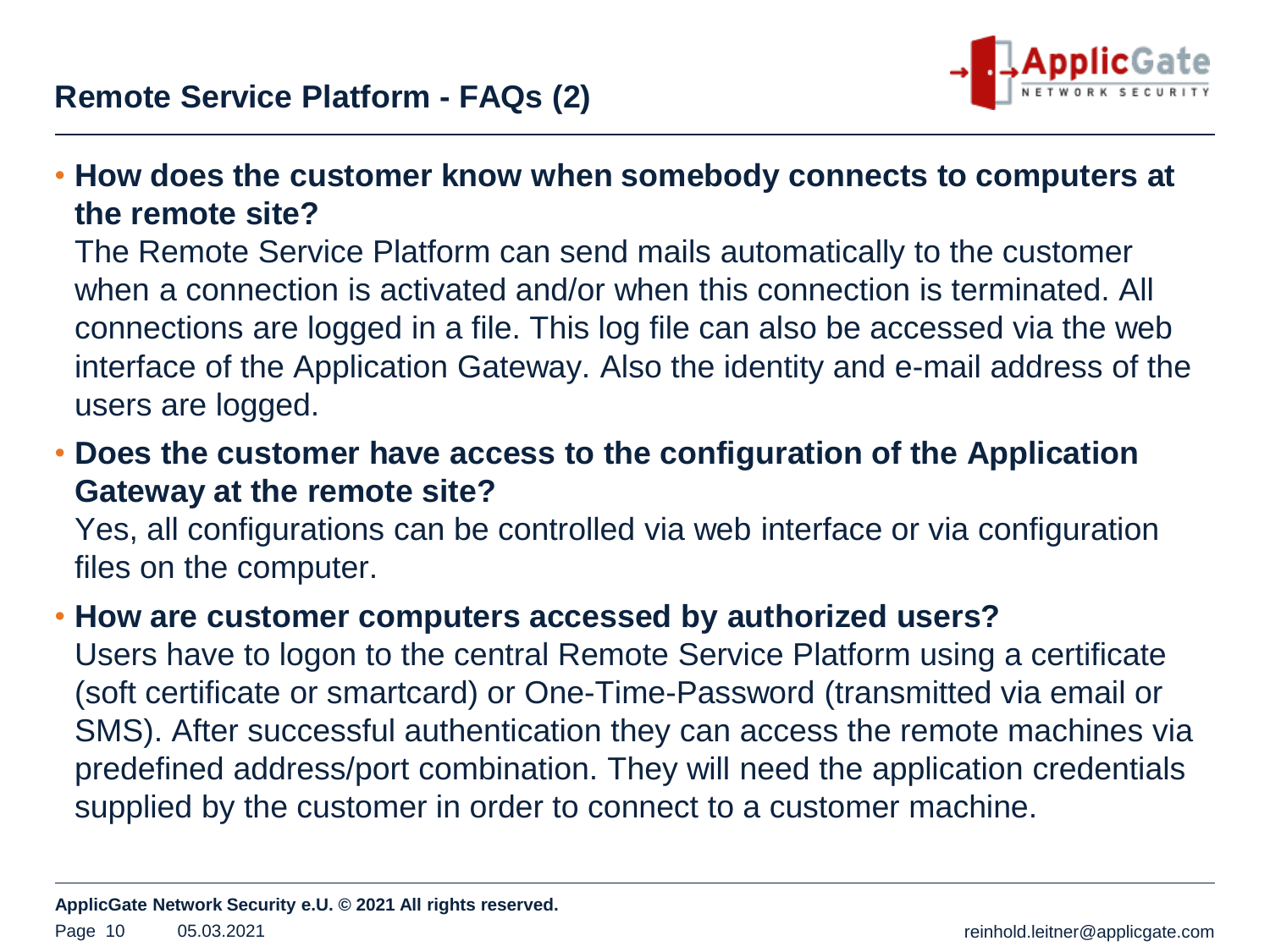

• **How can the forwarding by the proxy functionality be restricted by the customer?**

Filters with allowed addresses and ports can be configured at the customer instance.

- **Are there any passwords stored within the Remote Service Platform?** No, access to the Remote Service Platform is given based on certificates or One-Time-Password.
- **Where are the passwords and login information stored that are needed to logon to customer computers and applications?**

This information is not stored in the Remote Service Platform and can be stored in any store with appropriate protection (e.g. protected network share, KeePass etc.).

• **Is the data encrypted during transmission?**

Yes, between the central Remote Service Platform and the instance at the remote site the data is transmitted via a TLS encrypted channel.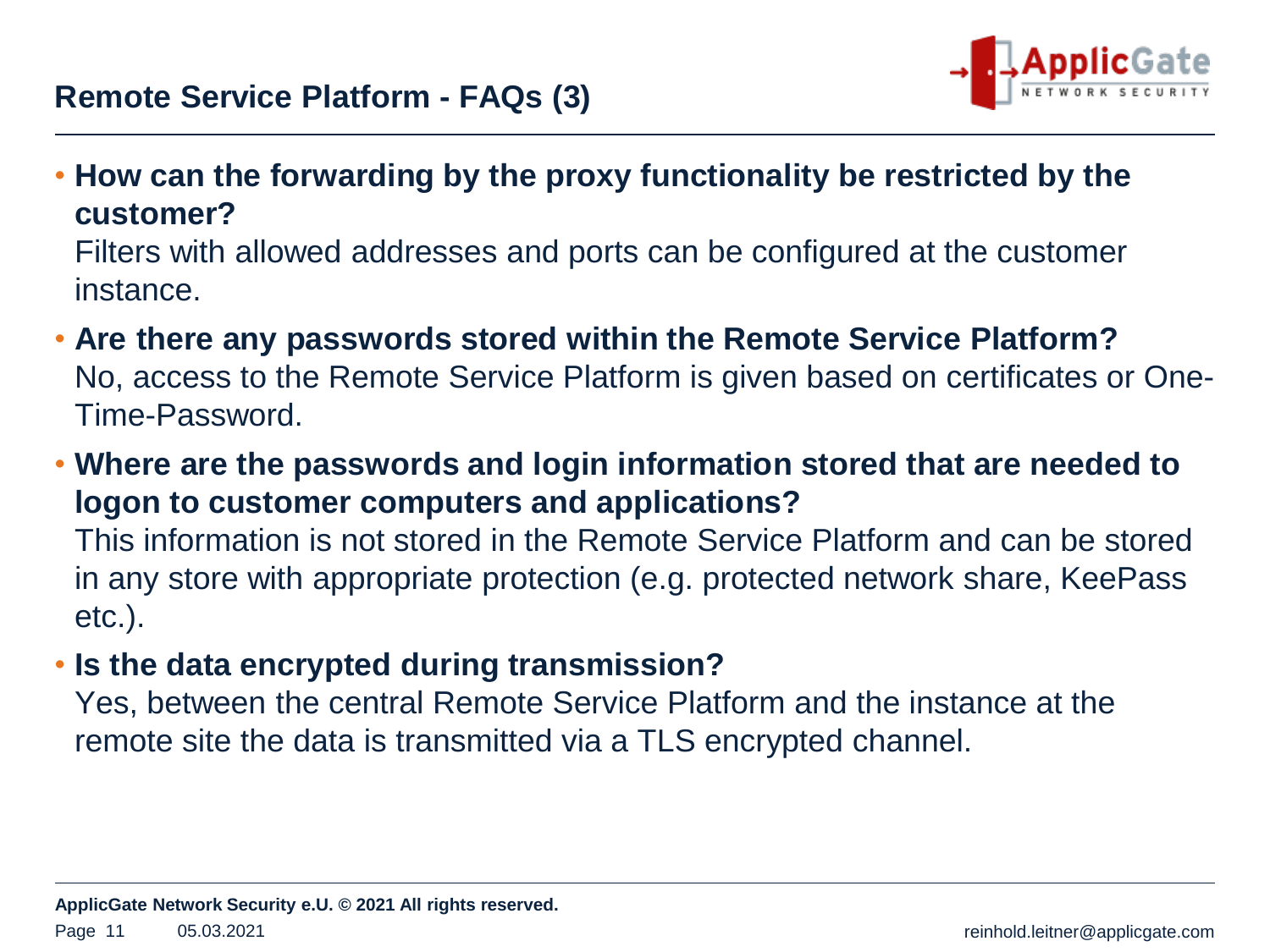

- **What is the required bandwidth for the Internet access at the remote site?** This depends on the requirements especially when uploading data. Please keep in mind that very often links to the Internet are asymmetric (high download bandwidth, low upload bandwidth). Very import is that the Internet connection is stable and has a low latency.
- **Is there any software installation at client machines necessary when the client is connected to the Intranet?** No.
- **Can a client access the remote (customer) site while not connected to the Intranet but connected to the Internet (e.g. business trip)?** Yes, in that case you have to run the a local installation of the Application Gateway (running in client mode) at your client.
- **Can customers access their own systems via Internet using the Remote Service Platform?**

Yes, a local installation of the Application Gateway (running in client mode) is necessary on all clients that should be able to access the systems.

#### • **What about redundancy and high availability?** Application Gateways can be configured as hot-standby.